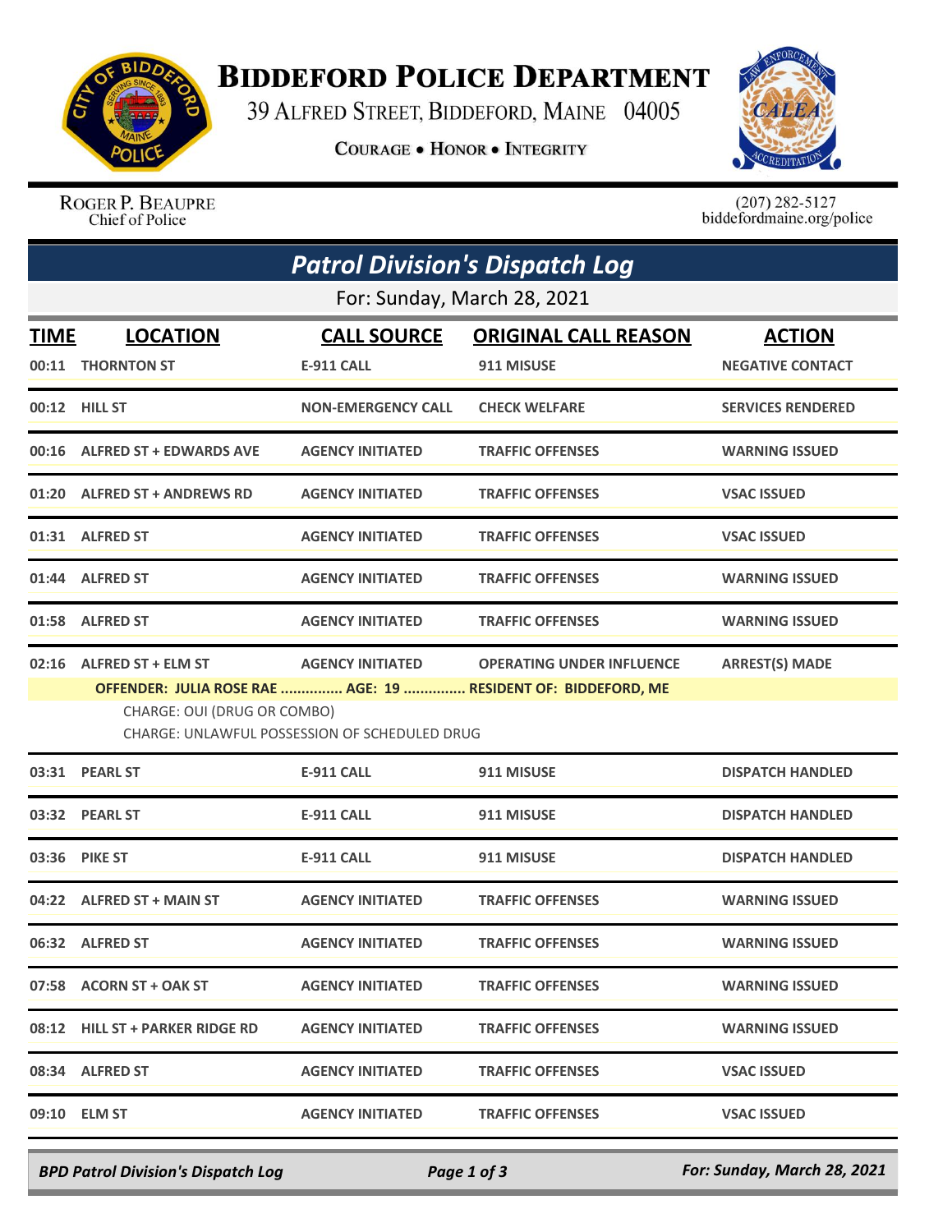| <b>TIME</b> | <b>LOCATION</b><br>09:20 BERUBE CIR                            | <b>CALL SOURCE</b><br><b>E-911 CALL</b> | <b>ORIGINAL CALL REASON</b><br>911 MISUSE                                                              | <b>ACTION</b><br><b>NO ACTION REQUIRED</b> |
|-------------|----------------------------------------------------------------|-----------------------------------------|--------------------------------------------------------------------------------------------------------|--------------------------------------------|
|             | 09:25 MAY ST                                                   | <b>AGENCY INITIATED</b>                 | <b>TRAFFIC OFFENSES</b>                                                                                | <b>VSAC ISSUED</b>                         |
|             | 09:52 PRECOURT ST                                              | <b>AGENCY INITIATED</b>                 | <b>TRAFFIC OFFENSES</b>                                                                                | <b>WARNING ISSUED</b>                      |
|             | 09:55 CUTTS ST                                                 | <b>NON-EMERGENCY CALL</b>               | <b>CRIM THREAT / TERRORIZING</b>                                                                       | <b>REPORT TAKEN</b>                        |
|             | 09:56 ANDREWS RD                                               | <b>NON-EMERGENCY CALL</b>               | <b>ANIMAL COMPLAINT</b>                                                                                | <b>SERVICES RENDERED</b>                   |
|             | 09:59 BRADBURY ST                                              | <b>WALK-IN AT STATION</b>               | <b>CRIM THREAT / TERRORIZING</b>                                                                       | <b>REPORT TAKEN</b>                        |
|             | 10:26 ALFRED ST                                                | <b>AGENCY INITIATED</b>                 | <b>TRAFFIC OFFENSES</b>                                                                                | <b>WARNING ISSUED</b>                      |
|             | 10:32 ALFRED ST                                                | <b>AGENCY INITIATED</b>                 | <b>TRAFFIC OFFENSES</b>                                                                                | <b>WARNING ISSUED</b>                      |
|             | 10:46 HILL ST + VINCENT AVE                                    | <b>NON-EMERGENCY CALL</b>               | <b>SUSPICION</b>                                                                                       | <b>GONE ON ARRIVAL</b>                     |
|             | 11:07 ALFRED ST                                                | <b>NON-EMERGENCY CALL</b>               | <b>SUSPICION</b>                                                                                       | <b>SERVICES RENDERED</b>                   |
|             | 11:42 BLANDINGS WAY                                            | <b>NON-EMERGENCY CALL</b>               | <b>PARKING COMPLAINT</b>                                                                               | <b>DISPATCH HANDLED</b>                    |
|             | 11:43 ALFRED ST                                                | <b>AGENCY INITIATED</b>                 | <b>TRAFFIC OFFENSES</b>                                                                                | <b>VSAC ISSUED</b>                         |
|             | 11:57 ALFRED ST                                                | <b>AGENCY INITIATED</b>                 | <b>TRAFFIC OFFENSES</b>                                                                                | <b>VSAC ISSUED</b>                         |
|             | 12:05 WASHINGTON ST                                            | <b>E-911 CALL</b>                       | <b>DISTURBANCE / NOISE</b>                                                                             | <b>SERVICES RENDERED</b>                   |
|             | 12:09 GRANITE ST                                               | <b>E-911 CALL</b>                       | 911 MISUSE                                                                                             | <b>SERVICES RENDERED</b>                   |
|             | 12:10 ELM ST                                                   | <b>NON-EMERGENCY CALL</b>               | <b>ESCORTS / RELAYS</b>                                                                                | <b>SERVICES RENDERED</b>                   |
|             | 12:11 ALFRED ST                                                | <b>AGENCY INITIATED</b>                 | <b>TRAFFIC OFFENSES</b>                                                                                | <b>NO VIOLATION</b>                        |
|             | 12:11 ALEXANDER DR<br><b>CHARGE: DOMESTIC VIOLENCE ASSAULT</b> | <b>NON-EMERGENCY CALL</b>               | <b>DOMESTIC COMPLAINTS</b><br>OFFENDER: MELISSA LYNN NOLETTE-BALD  AGE: 44  RESIDENT OF: BIDDEFORD, ME | <b>ARREST(S) MADE</b>                      |
|             | 12:36 ST MARYS ST                                              | <b>NON-EMERGENCY CALL</b>               | <b>DOMESTIC COMPLAINTS</b>                                                                             | <b>REPORT TAKEN</b>                        |
|             | 12:38 MASON ST                                                 | <b>NON-EMERGENCY CALL</b>               | <b>ANIMAL COMPLAINT</b>                                                                                | <b>NEGATIVE CONTACT</b>                    |
|             | 12:52 CUTTS ST                                                 | <b>NON-EMERGENCY CALL</b>               | <b>SUSPICION</b>                                                                                       | <b>SERVICES RENDERED</b>                   |
|             | 13:19 BERGERON LN                                              | E-911 CALL                              | 911 MISUSE                                                                                             | <b>DISPATCH HANDLED</b>                    |
|             | 13:52 CUTTS ST                                                 | <b>WALK-IN AT STATION</b>               | <b>CRIM THREAT / TERRORIZING</b>                                                                       | <b>REPORT TAKEN</b>                        |
|             | 15:16 ALFRED ST + BIDDEFORD GATEW AGENCY INITIATED             |                                         | <b>TRAFFIC OFFENSES</b>                                                                                | <b>UNFOUNDED</b>                           |

*BPD Patrol Division's Dispatch Log Page 2 of 3 For: Sunday, March 28, 2021*